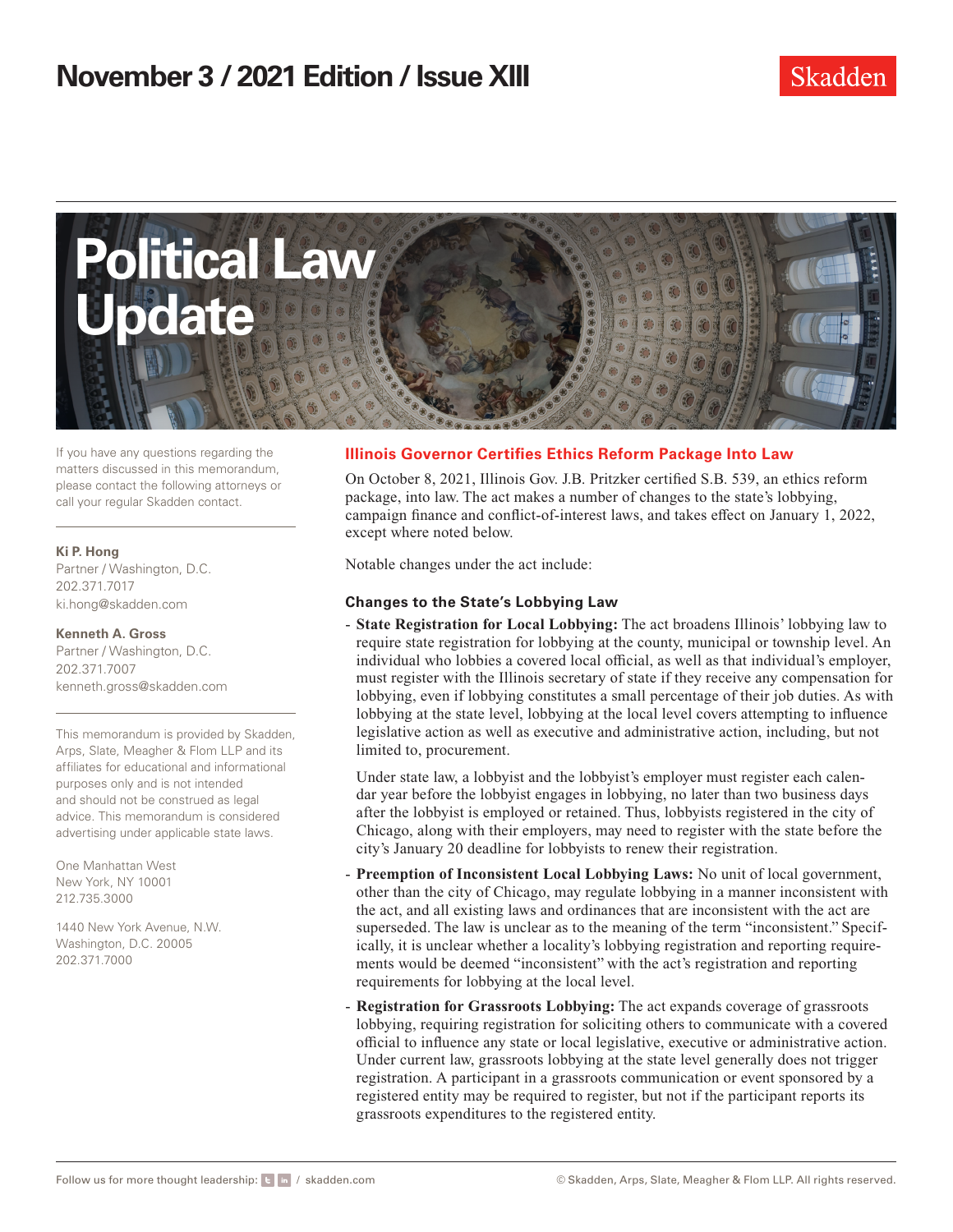# **Political Law Update**

- **Registration and Reporting for Outside Consultants:** Any lobbyist or lobbyist employer who retains a consultant must provide information about the consultant's services on its registration and disclose the consultant's expenditures on its reports. A consultant is defined as any person who, for compensation, merely provides advisory services to a lobbyist or lobbyist employer for the ultimate purpose of influencing any legislative, executive or administrative action, subject to certain exemptions.

A consultant is not required to register as a lobbyist for providing advisory services. However, if in the course of providing services as a consultant, the consultant makes a lobbying contact with a covered official, or makes an expenditure on behalf of or benefiting a covered official, the consultant will be required to register as a lobbyist. The act also extends the contingent fee prohibition to cover compensation for consultants.

- **Covered State Officials Under the Lobbying Law:** The act expands the list of state officials covered under the lobbying law to include the deputies of the governor, secretary of state, attorney general, the treasurer and the comptroller. Please note that some of these deputies are currently listed as covered officials by the secretary of state.

### **Campaign Finance: Expanded Sessional Ban on Fundraising**

The act expands the sessional ban on fundraisers for constitutional officers, state legislators and candidates for these positions. The ban currently covers fundraisers held in Sangamon County — where Springfield, the state capital, is located during the regular legislative session, beginning on February 1, and the fall veto session. The act expands the ban to cover fundraisers held anywhere in the state during the full length of the regular session, the fall veto session and any special session, as well as the day before the start of any session. There is an exemption for fundraisers held during or on the day before a special session that are scheduled at least 14 days in advance.

### **Conflict-of-Interest Laws and Post-Employment Restrictions**

- **New Restrictions on Compensated Lobbying by Government Officials:** Included in the act are new restrictions on compensated lobbying by certain state or local officials. For example, state legislators and executive branch constitutional officers are prohibited from lobbying, for compensation, the governing body of a county, municipality or township, or an official thereof, on behalf of any lobbyist or lobbyist employer that is registered to lobby the General Assembly or the state executive branch. Also, elected or appointed county, municipal and township officials may not lobby, for compensation, the governing body of a county, municipality or township, or an official thereof, on behalf of any lobbyist or lobbyist employer that is registered to lobby their jurisdiction.
- **Changes to Post-Employment Restrictions for State Personnel:** The scope of a one-year revolving door ban for former state personnel is broadened under the act to cover those who participated in the fiscal administration of a state contract of \$25,000 or more. Currently, the law covers only those who participated in the award or issuance of such state contracts.
- **New Post-Employment Restrictions for Constitutional Officers and State Legislators:** The act prohibits executive branch constitutional officers and state legislators who step down during their term from engaging in lobbying at the state level that requires registration until the earlier of when their unexpired term ends or six months after leaving office. These prohibitions are effective January 1, 2022, for executive branch officers and January 11, 2023, for legislators.